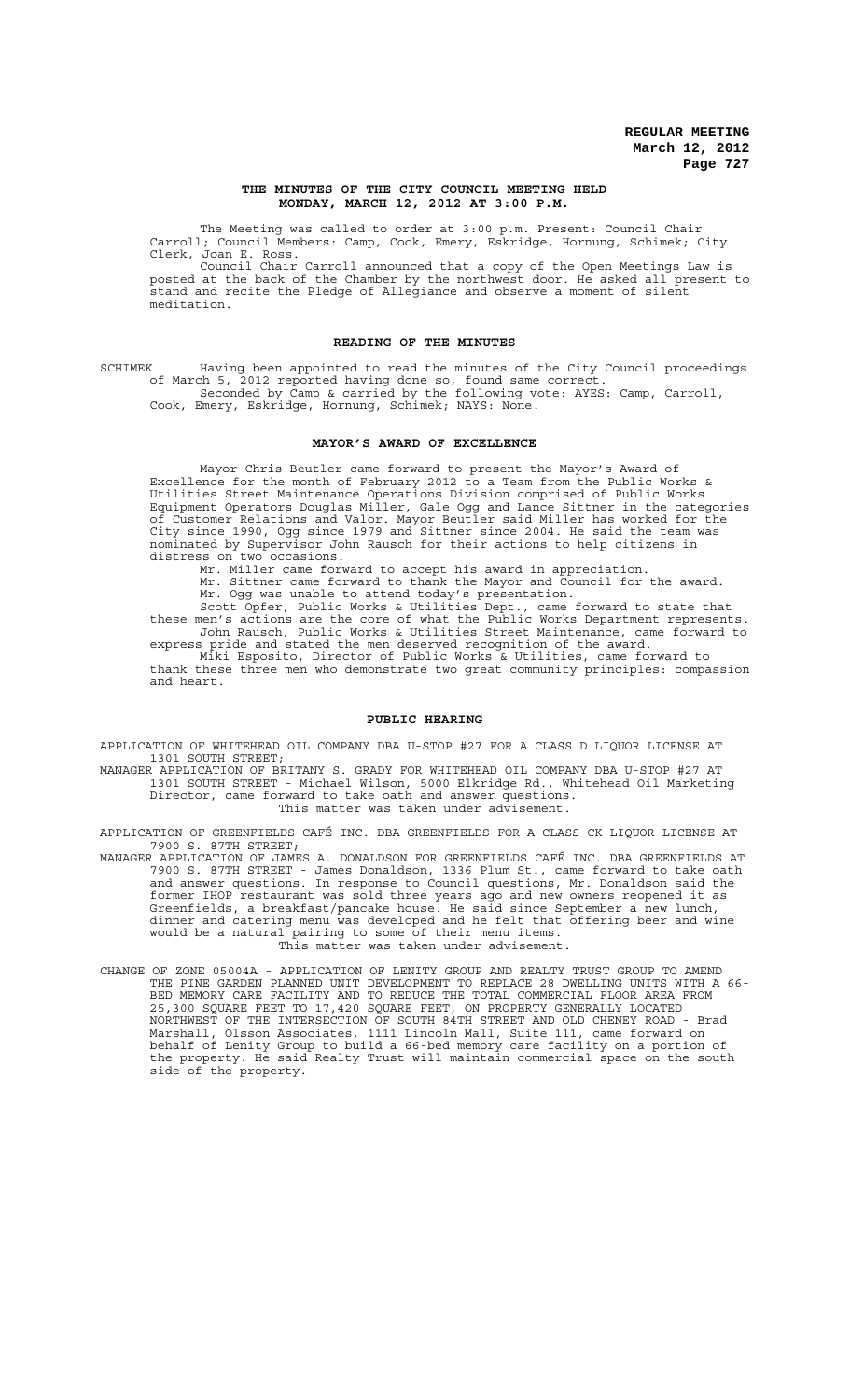Mr. Marshall said they have worked very closely with Public Works on the site<br>plan; there is a waiver to have a smaller cul-de-sac on South 83<sup>rd</sup> Street; and they have addressed public access on/off 84<sup>th</sup> Street.

Mike Marsh, Realty Trust CEO, came forward to answer questions. He said the amended plan replaces townhomes and commercial with a memory-care facility. He explained that since the memory-care facility does not have high traffic volumes, the traffic count patterns have not changed.

Mr. Marshall came forward to state that Lenity Group held a neighborhood meeting before the Planning Commission convened. He said no neighbors were in attendance nor any opposing communication was received.

This matter was taken under advisement.

CHANGE OF ZONE 11040 - AMENDING SECTION 27.67.040 OF THE LINCOLN MUNICIPAL CODE RELATING TO SPECIAL PARKING REQUIREMENTS TO DELETE SPECIAL PARKING REQUIREMENTS FOR ROOMING AND BOARDING HOUSES AND TO REVISE THE PARKING REQUIREMENTS FOR FRATERNITIES AND SORORITIES - Marvin Krout, Director of Planning, came forward to request that Council place this item on pending for six weeks with continued public hearing. He said there is an idea to solve complicated issues and an .<br>amendment will be brought forward at that time. In response to Council questions, Mr. Krout said originally they contacted all the Greek organizations and hosted two neighborhood round tables which did not net any concerns. He said an East Campus representative brought concerns to the Planning Commission and that, therefore, led Planning Department to do more research on City Campus/East Campus/Wesleyan to have a good understanding of their situations. Council Member Cook requested Mr. Krout to include the Downtown Neighborhood Association on a contact list.

Council Member Camp asked for Mr. Krout to give a brief summary of what the objective is for the downtown University Campus vs. the East Campus. Mr. Krout summarized by stating that East Campus is a situation where there is free and convenient on-street parking that is used by students, faculty and employees of the University. East Campus neighborhood has had continuing issues with an on-street parking problem and dealing with emergency access and marked "No Parking" zones. Wesleyan has their own unique situation because they have free parking with minimal issues. City Campus is more like downtown with short-term metered parking, structures & lots controlled by UNL. Mr. Krout said UNL has been asking all Greek houses to update their fire code requirements and he feels it is the right time to address this issue so they won't have case by case requests for variances or special permits.

This matter was taken under advisement.

CHANGE OF ZONE 11042 - APPLICATION OF LANCASTER COUNTY SCHOOL DISTRICT #1 FOR A CHANGE OF ZONE FROM R-1 RESIDENTIAL DISTRICT, R-2 RESIDENTIAL DISTRICT, B-1 LOCAL BUSINESS DISTRICT, AND H-2 HIGHWAY BUSINESS DISTRICT TO B-1 LOCAL BUSINESS DISTRICT PUD ON PROPERTY GENERALLY LOCATED AT THE SOUTHWEST CORNER OF LYNCREST DRIVE AND O STREET, FOR A PLANNED UNIT DEVELOPMENT DISTRICT DESIGNATION OF SAID PROPERTY, AND APPROVAL OF A DEVELOPMENT PLAN TO ALLOW OFFICE AND COMMERCIAL USES NOT EXCEEDING APPROXIMATELY 183,000 SQUARE FEET IN FLOOR AREA - Scott Wieskamp, Director of Facilities & Maintenance for Lincoln Public Schools, came forward to request a change of zone as it related to the step process following a fire in May 2011. He said LPS intends to meet all of the Planning Commission's conditions for approval. In response to Council questions about access to North Cotner Boulevard, Mr. Wieskamp said they do not have intentions to acquire properties to the west of their project but the door is open to that possibility in the future.

Council Member Cook asked for a brief description of the future plan. Mr. Wieskamp said the Lincoln Public Schools' three-story office building is proposed on the northwest corner of the site, a retail grocer (primary tenant) will be on the northeast corner and a strip of retail shops will be between the two facilities with parking to the south. Frontage on "O" Street will be architecturally inviting with sidewalks pulled off the curb allowing room for adequate landscaping. He clarified that he is asking for a parking requirement reduction based upon the fact that LPS is sharing space with the other tenants. This matter was taken under advisement.

APPROVING AN INTERLOCAL COOPERATION AGREEMENT FOR SALINE WETLANDS BETWEEN THE CITY OF LINCOLN, LOWER PLATTE SOUTH NATURAL RESOURCES DISTRICT, AND NEBRASKA GAME & PARKS COMMISSION FOR THE COOPERATIVE DEVELOPMENT, ADMINISTRATION, IMPLEMENTATION, MANAGEMENT, AND EVALUATION OF THE "IMPLEMENTATION PLAN FOR THE CONSERVATION OF NEBRASKA'S EASTERN SALINE WETLANDS" FOR A TERM OF THREE YEARS AND FOUR MONTHS BEGINNING MARCH 1, 2012 - Terry Genrich, Parks & Recreation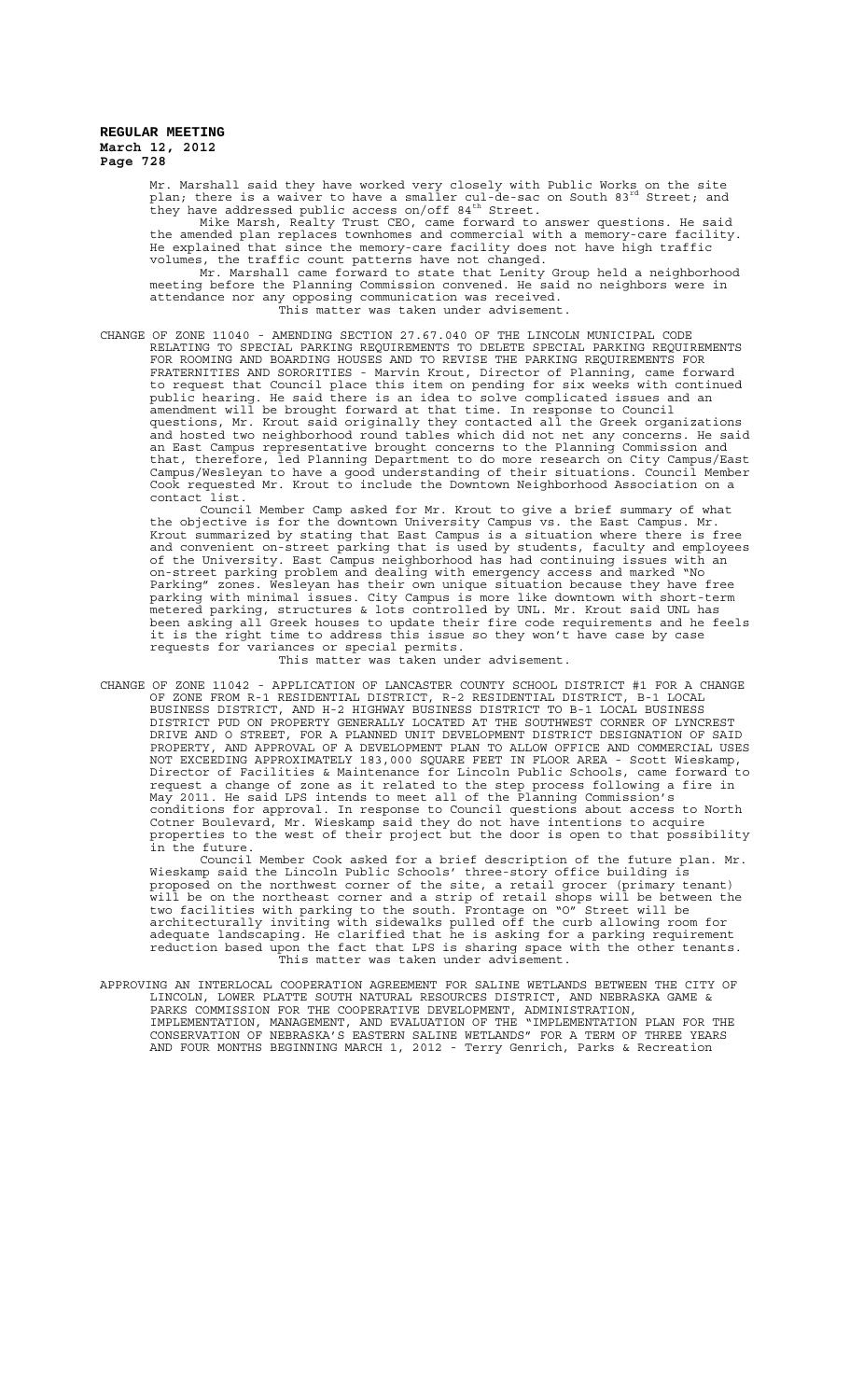Department, came forward to state this is the third time for the renewal of the three-year agreement. He said this agreement allows different agencies to work together coordinating efforts for restoration of the saline wetlands in the county.

This matter was taken under advisement.

SPECIAL PERMIT NO. 12001 - APPLICATION OF UMBAY CORPORATION TO DEVELOP A HEALTH CARE FACILITY FOR AN ASSISTED LIVING FACILITY ON PROPERTY GENERALLY LOCATED AT 2231 WEST O STREET - Peter Katt, Baylor Evnen, 600 Wells Fargo Center, 1248 O Street, came forward as the attorney representing the owner of the property. He said the main issue is the proximity of residential property adjacent to industrial property. Mr. Katt said his client was willing to modify an existing motel which is sitting & ready to go and the residents are excited about moving in. Mr. Katt said the very neighbor who is appealing this project due to adverse impact to his own property has actually had 99 weed complaints reported to the Lancaster County Weed Authority over the last five years. Mr. Katt believes there is a balance between respecting residential rights & keeping them safe and allowing industrial people to fully develop.

Council Member Cook asked for clarification of the non-profit application error. Mr. Katt said City staff discovered that the operator of the facility was a "for-profit" entity. He explained that the application was submitted by the architect for the owner and the architect erroneously assumed activities such as these were primarily non-profit. Mr. Katt said he recommended that his client not skew their good efforts & waste hundreds of dollars spent, but simply

explain the application error.<br>Larry Conover, 4520 N. 56<sup>th</sup> St., came forward as a resident of CSL and expressed excitement about moving into a new facility.<br>David Starkel, 4520 N. 56<sup>th</sup> St., came forward to share his opinion that

their health care facility should not lower the property value of the industrial neighbor. Mr. Starkel said he is looking forward to moving to the new location.<br>Steven Sheffield, 4520 N. 56<sup>th</sup> St., came forward to share that he approves relocating to the new facility.

Gary Christensen, 6830 Shadow Ridge Rd., came forward to state that he and his wife are owners of the property immediately west and south of the motel property. He said that over 10 years, they have invested well over \$1 million in land and infrastructure. Mr. Christensen feels traffic in and out of his industrial zone is not safe next to the residential facility. He said a residential use next to a busy commercial area on West O Street is not compatible.

This matter was taken under advisement.

### **COUNCIL ACTION**

### **REPORTS OF CITY OFFICERS**

RESOLUTION APPROVING THE DISTRIBUTION OF FUNDS REPRESENTING INTEREST EARNINGS ON SHORT-TERM INVESTMENTS OF IDLE FUNDS DURING THE MONTH ENDED JANUARY 31, 2012 - CLERK read the following resolution, introduced by Carl Eskridge, who moved its

adoption:<br><u>A-86716</u> BE A-86716 BE IT RESOLVED by the City council of the City of Lincoln, Nebraska: That during the month ended January 31, 2012, \$60,175.87 was earned from the investments of "IDLE FUNDS". The same is hereby distributed to the various funds on a pro-rata basis using the balance of each fund and allocating a portion of the interest on the ratio that such balance bears to the total of all fund balances.

Introduced by Carl Eskridge Seconded by Camp & carried by the following vote: AYES: Camp, Carroll, Cook, Emery, Eskridge, Hornung, Schimek; NAYS: None.

CLERK'S LETTER AND MAYOR'S APPROVAL OF RESOLUTIONS AND ORDINANCES PASSED BY THE CITY COUNCIL ON FEBRUARY 27, 2012 - CLERK presented said report which was placed on file in the Office of the City Clerk. **(27-1)**

**PETITIONS & COMMUNICATIONS - NONE**

**MISCELLANEOUS REFERRALS - NONE**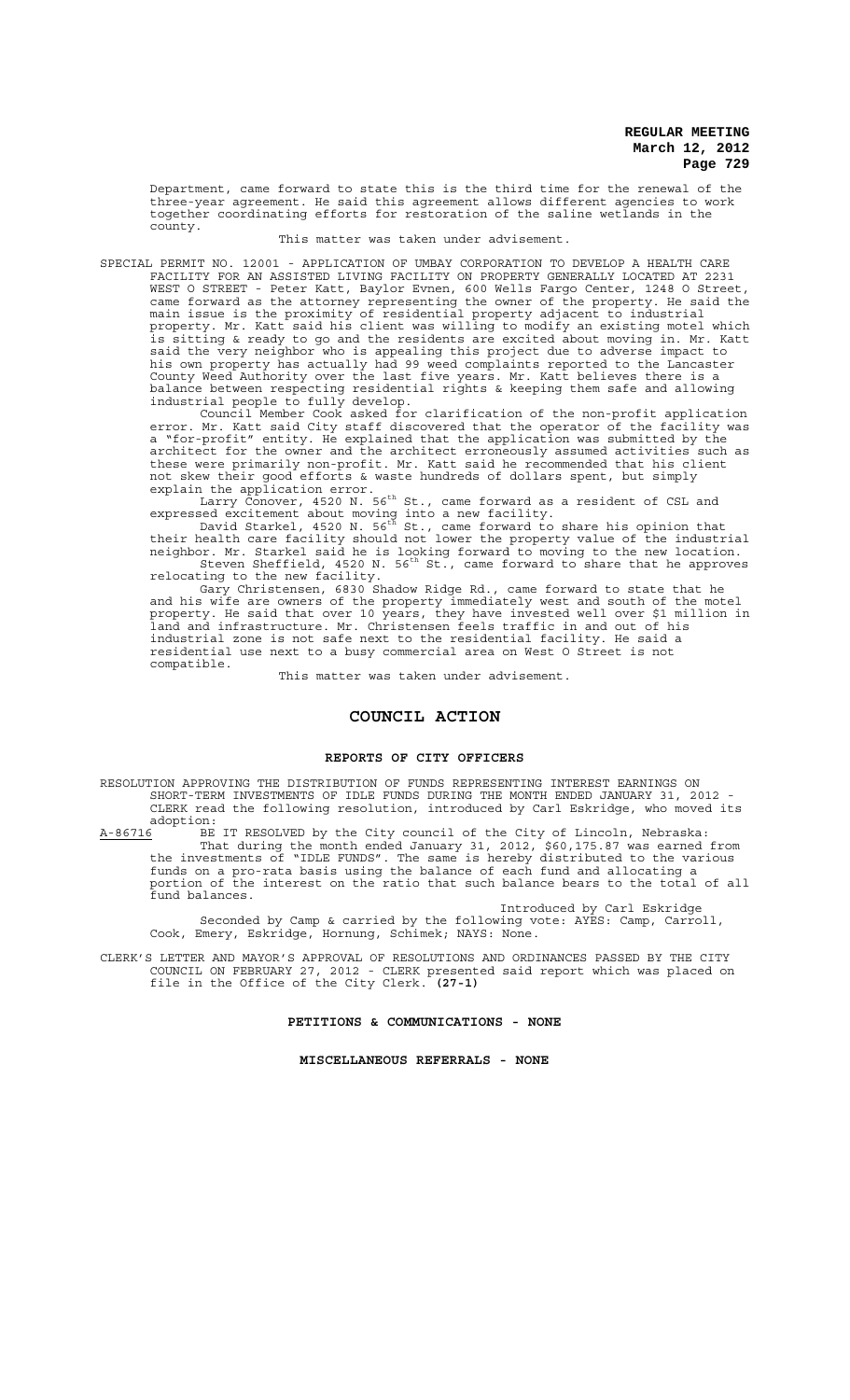### **LIQUOR RESOLUTIONS**

APPLICATION OF WHITEHEAD OIL COMPANY DBA U-STOP #27 FOR A CLASS D LIQUOR LICENSE AT 1301 SOUTH STREET - CLERK read the following resolution, introduced by Jon Camp, who moved its adoption for approval:

A-86717 BE IT RESOLVED by the City Council of the City of Lincoln, Nebraska: That after hearing duly had as required by law, consideration of the facts of this application, the Nebraska Liquor Control Act, and the pertinent City ordinances, the City Council recommends that the application of Whitehead Oil Company dba U-Stop #27 for a Class "D" liquor license at 1301 South Street, Lincoln, Nebraska, for the license period ending April 30, 2013, be approved with the condition that the premises must comply in every respect with all city and state regulations.

The City Clerk is directed to transmit a copy of this resolution to the Nebraska Liquor Control Commission. Introduced by Jon Camp

Seconded by Schimek & carried by the following vote: AYES: Camp, Carroll, Cook, Emery, Eskridge, Hornung, Schimek; NAYS: None.

MANAGER APPLICATION OF BRITANY S. GRADY FOR WHITEHEAD OIL COMPANY DBA U-STOP #27 AT 1301 SOUTH STREET - CLERK read the following resolution, introduced by Jon Camp, who moved its adoption for approval:<br>A-86718 WHEREAS, Whitehead Oil Company

A-86718 WHEREAS, Whitehead Oil Company dba U-Stop #27 located at 1301 South Street, Lincoln, Nebraska has been approved for a Retail Class "D" liquor

license, and now requests that Britany S. Grady be named manager; WHEREAS, Britany S. Grady appears to be a fit and proper person to manage

said business. NOW, THEREFORE, BE IT RESOLVED by the City Council of the City of

Lincoln, Nebraska: That after hearing duly had as required by law, consideration of the facts of this application, the Nebraska Liquor Control Act, and the pertinent City ordinances, the City Council recommends that Britany S. Grady be approved as manager of this business for said licensee. The City Clerk is directed to transmit a copy of this resolution to the Nebraska Liquor Control Commission. Introduced by Jon Camp

Seconded by Schimek & carried by the following vote: AYES: Camp, Carroll, Cook, Emery, Eskridge, Hornung, Schimek; NAYS: None.

APPLICATION OF GREENFIELDS CAFÉ INC. DBA GREENFIELDS FOR A CLASS CK LIQUOR LICENSE AT 7900 S. 87TH STREET - CLERK read the following resolution, introduced by Jon Camp, who moved its adoption for approval:

A-86719 BE IT RESOLVED by the City Council of the City of Lincoln, Nebraska:

That after hearing duly had as required by law, consideration of the facts of this application, the Nebraska Liquor Control Act, and the pertinent City ordinances, the City Council recommends that the application of Greenfields Café Inc. dba Greenfields for a Class "CK" liquor license at 7900 S. 87th Street, Lincoln, Nebraska, for the license period ending October 31, 2012, be approved with the condition that the premises must comply in every respect with all city and state regulations.

The City Clerk is directed to transmit a copy of this resolution to the Nebraska Liquor Control Commission.

Introduced by Jon Camp Seconded by Schimek & carried by the following vote: AYES: Camp, Carroll, Cook, Emery, Eskridge, Hornung, Schimek; NAYS: None.

MANAGER APPLICATION OF JAMES A. DONALDSON FOR GREENFIELDS CAFÉ INC. DBA GREENFIELDS AT 7900 S. 87TH STREET - CLERK read the following resolution, introduced by Jon

Camp, who moved its adoption for approval:<br>A-86720 WHEREAS, Greenfields Café Inc. dba Greenfields located at 7900 S. 87<sup>th</sup> Street, Lincoln, Nebraska has been approved for a Retail Class "CK" liquor

license, and now requests that James A. Donaldson be named manager; WHEREAS, James A. Donaldson appears to be a fit and proper person to manage said business.

NOW, THEREFORE, BE IT RESOLVED by the City Council of the City of Lincoln, Nebraska: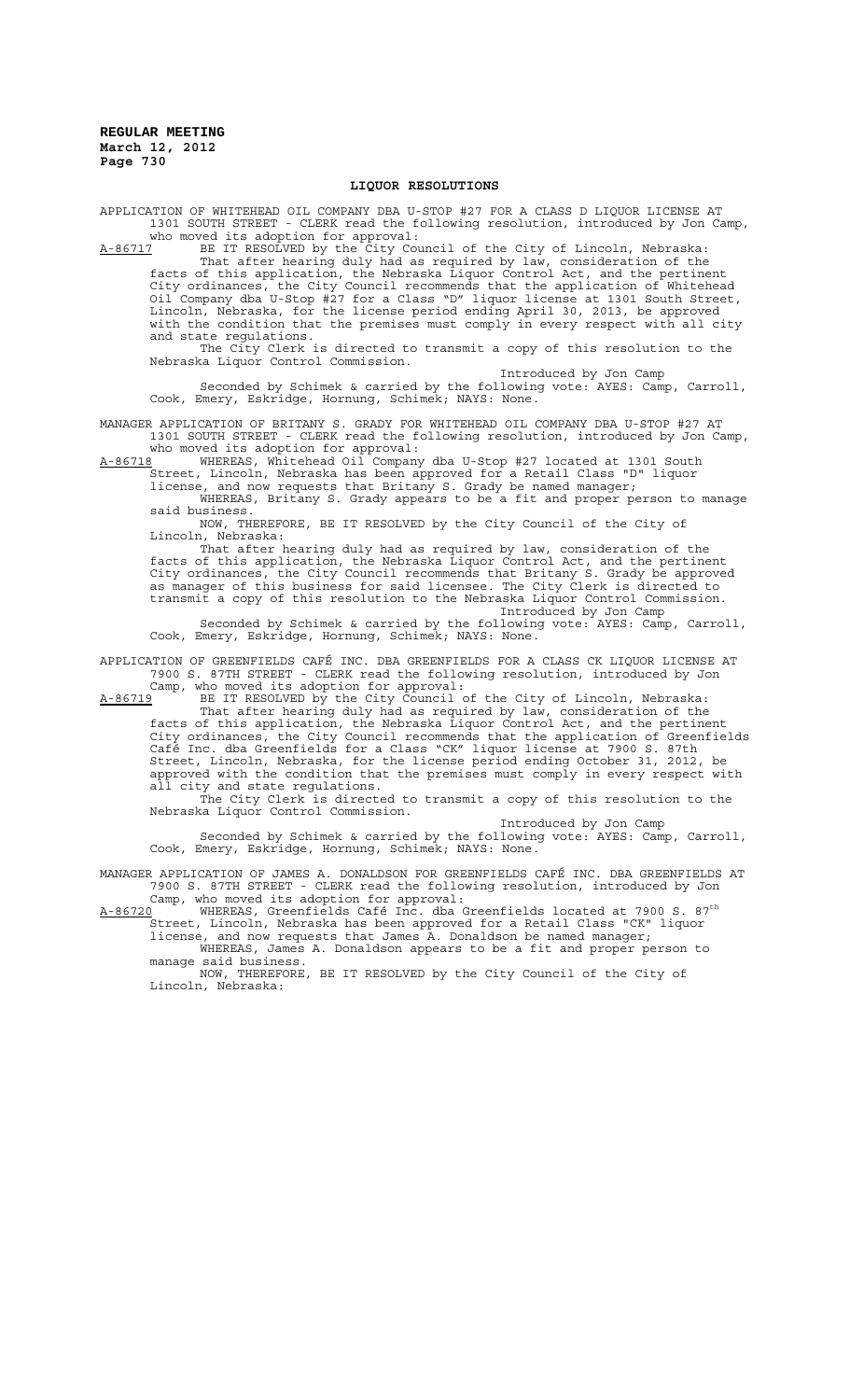That after hearing duly had as required by law, consideration of the facts of this application, the Nebraska Liquor Control Act, and the pertinent City ordinances, the City Council recommends that James A. Donaldson be approved as manager of this business for said licensee. The City Clerk is directed to transmit a copy of this resolution to the Nebraska Liquor Control Commission. Introduced by Jon Camp

Seconded by Schimek & carried by the following vote: AYES: Camp, Carroll, Cook, Emery, Eskridge, Hornung, Schimek; NAYS: None.

# **ORDINANCES - 2ND READING & RELATED RESOLUTIONS (as required)**

- CHANGE OF ZONE 05004A APPLICATION OF LENITY GROUP AND REALTY TRUST GROUP TO AMEND THE PINE GARDEN PLANNED UNIT DEVELOPMENT TO REPLACE 28 DWELLING UNITS WITH A 66- BED MEMORY CARE FACILITY AND TO REDUCE THE TOTAL COMMERCIAL FLOOR AREA FROM 25,300 SQUARE FEET TO 17,420 SQUARE FEET, ON PROPERTY GENERALLY LOCATED NORTHWEST OF THE INTERSECTION OF SOUTH 84TH STREET AND OLD CHENEY ROAD - CLERK read an ordinance, introduced by Doug Emery, amending the development plan for the Pine Garden Planned Unit Development in order to replace 28 dwelling units with a 66-bed memory care facility, to reduce the total commercial floor area from 25,300 square feet to 17, 420 square feet and to reduce the Design Standard turnaround radius for cul-de-sacs from 43.1 feet to 30 feet on property<br>generally located northwest of the intersection of South 84<sup>th</sup> Street and Old Cheney Road and legally described as: Lot 113 I.T., and Lots 90, 91 I.T. except the east 13 feet thereof, located in the Southeast Quarter of Section 10,  $\overline{\phantom{a}}$ <br>Township 9 North, Range 7 East of the 6<sup>th</sup> P.M., Lancaster County, Nebraska, the second time.
- CHANGE OF ZONE 11040 AMENDING SECTION 27.67.040 OF THE LINCOLN MUNICIPAL CODE RELATING TO SPECIAL PARKING REQUIREMENTS TO DELETE SPECIAL PARKING REQUIREMENTS FOR ROOMING AND BOARDING HOUSES AND TO REVISE THE PARKING REQUIREMENTS FOR FRATERNITIES AND SORORITIES - PRIOR to reading:
- COOK Moved to Continue 2nd Reading with Public Hearing on Bill No. 12-21 to April 23, 2012. Seconded by Camp & carried by the following vote: AYES: Camp, Carroll,
- Cook, Emery, Eskridge, Hornung, Schimek; NAYS: None. CLERK Read an ordinance, introduced by Doug Emery, amending Section 27.67.040 of the Lincoln Municipal Code relating to special parking requirements to delete special parking requirements for rooming and boarding houses and to revise the parking requirements for fraternities and sororities; and repealing 27.67.040 Section of the Lincoln Municipal Code as hitherto existing, the second time.
- CHANGE OF ZONE 11042 APPLICATION OF LANCASTER COUNTY SCHOOL DISTRICT #1 FOR A CHANGE OF ZONE FROM R-1 RESIDENTIAL DISTRICT, R-2 RESIDENTIAL DISTRICT, B-1 LOCAL BUSINESS DISTRICT, AND H-2 HIGHWAY BUSINESS DISTRICT TO B-1 LOCAL BUSINESS DISTRICT PUD ON PROPERTY GENERALLY LOCATED AT THE SOUTHWEST CORNER OF LYNCREST DRIVE AND O STREET, FOR A PLANNED UNIT DEVELOPMENT DISTRICT DESIGNATION OF SAID PROPERTY, AND APPROVAL OF A DEVELOPMENT PLAN TO ALLOW OFFICE AND COMMERCIAL USES NOT EXCEEDING APPROXIMATELY 183,000 SQUARE FEET IN FLOOR AREA - CLERK read an ordinance, introduced by Doug Emery, amending the Lincoln Zoning District Maps attached to and made a part of Title 27 of the Lincoln Municipal Code, as provided by Section 27.05.020 of the Lincoln Municipal Code, by changing the boundaries of the districts established and shown thereon, the second time.

### **PUBLIC HEARING - RESOLUTIONS**

ACCEPTING THE REPORT OF NEW AND PENDING CLAIMS AGAINST THE CITY AND APPROVING DISPOSITION OF CLAIMS SET FORTH FOR THE PERIOD OF FEBRUARY 16 - 29, 2012 - CLERK read the following resolution, introduced by Doug Emery, who moved its adoption: A-86721 BE IT RESOLVED by the City Council of the City of Lincoln, Nebraska: That the claims listed in the attached report, marked as Exhibit "A", dated March 1, 2012, of various new and pending tort claims filed against the City of Lincoln with the Office of the City Attorney or the Office of the City Clerk, as well as claims which have been disposed of, are hereby received as required by Neb. Rev. Stat. § 13-905 (Reissue 1997). The dispositions of claims by the Office of the City Attorney, as shown by the attached report, are hereby approved: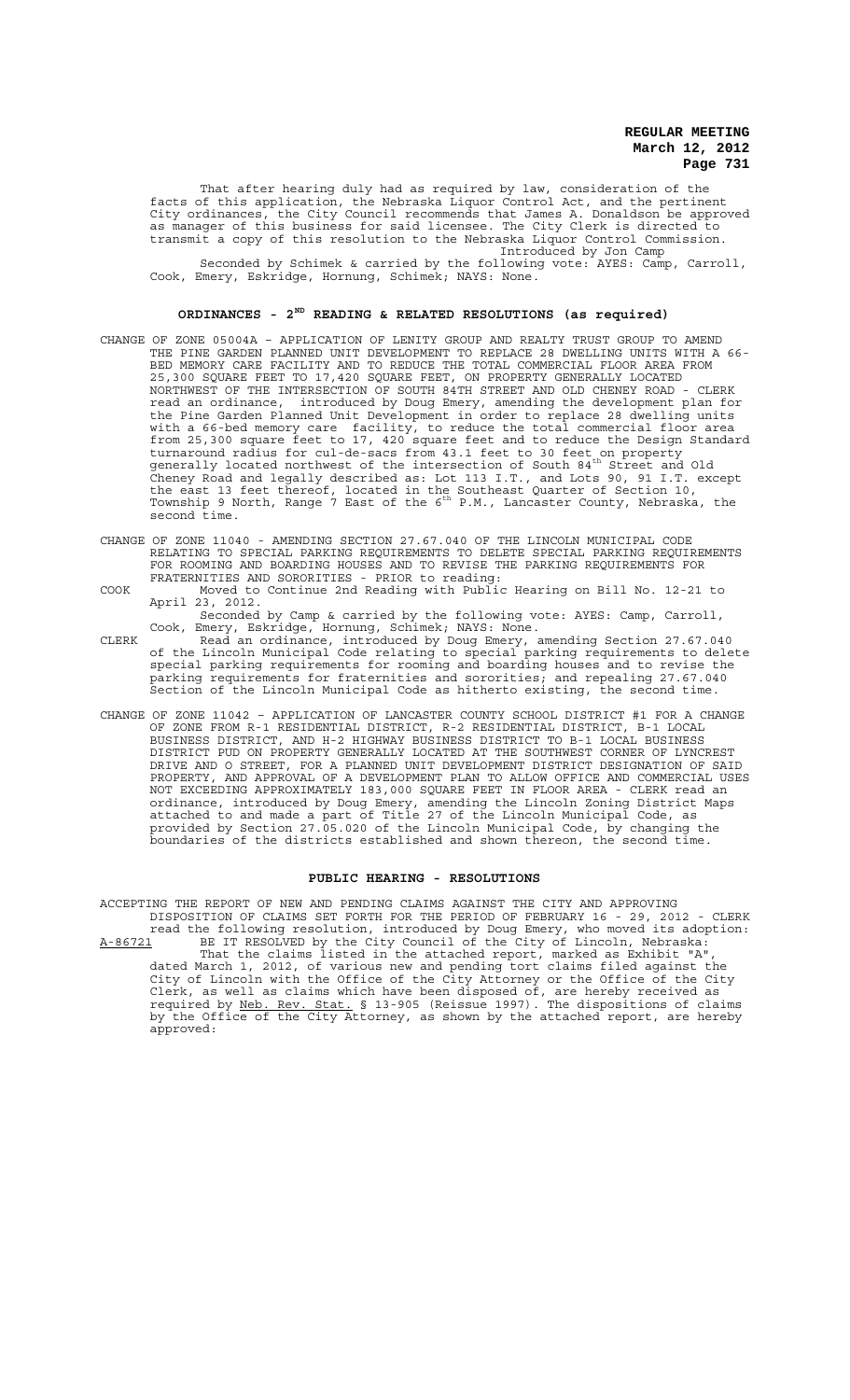<u>DENIED CLAIMS (DENIED CLAIMS</u> ) ALLOWED<br>198.06 Ed & Julie Shimerda \$11,000.00 (Julie Shimerda \$11,000.00 Tim Riley 225.00 Danielle Berlowitz 2,798.32 \* No Amount Specified The City Attorney is hereby directed to mail to the various claimants listed herein a copy of this resolution which shows the final disposition of their claim. Introduced by Doug Emery Seconded by Eskridge & carried by the following vote: AYES: Camp, Carroll, Cook, Emery, Eskridge, Hornung, Schimek; NAYS: None. APPROVING AN INTERLOCAL COOPERATION AGREEMENT FOR SALINE WETLANDS BETWEEN THE CITY OF LINCOLN, LOWER PLATTE SOUTH NATURAL RESOURCES DISTRICT, AND NEBRASKA GAME & PARKS COMMISSION FOR THE COOPERATIVE DEVELOPMENT, ADMINISTRATION, IMPLEMENTATION, MANAGEMENT, AND EVALUATION OF THE "IMPLEMENTATION PLAN FOR THE CONSERVATION OF NEBRASKA'S EASTERN SALINE WETLANDS" FOR A TERM OF THREE YEARS AND FOUR MONTHS BEGINNING MARCH 1, 2012 - CLERK read the following resolution, introduced by Doug Emery, who moved its adoption: A-86722 BE IT RESOLVED by the City Council of the City of Lincoln, Nebraska: That the attached Interlocal Cooperation Agreement for Saline Wetlands between the City of Lincoln, the Nebraska Game & Parks Commission and the Lower Platte South Natural Resources District, to continue the Saline Wetlands Conservation Partnership for the cooperative development, administration, implementation, management, and evaluation of the "Implementation Plan for the Conservation of Nebraska's Eastern Saline Wetlands" upon the terms and conditions as set forth in said Agreement, is hereby approved and the Mayor is authorized to execute said Agreement on behalf of the City. The City Clerk is hereby directed to transmit an executed original Interlocal Agreement to Tom Malmstrom, City Parks and Recreation Department, for transmittal and execution by the parties. Introduced by Doug Emery Seconded by Eskridge & carried by the following vote: AYES: Camp, Carroll, Cook, Emery, Eskridge, Hornung, Schimek; NAYS: None. SPECIAL PERMIT NO. 12001 - APPLICATION OF UMBAY CORPORATION TO DEVELOP A HEALTH CARE FACILITY FOR AN ASSISTED LIVING FACILITY ON PROPERTY GENERALLY LOCATED AT 2231 WEST O STREET - CLERK read the following resolution, introduced by Doug Emery, who moved its adoption:<br>A-86723 WHEREAS, Umbav Co A-86723 WHEREAS, Umbay Corporation has submitted an application designated as Special Permit No. 12001 for authority to develop a health care facility for an assisted living facility on property generally located at S. Coddington and West O Street a/k/a 2231 West O Street, and legally described as: The remaining portion of Lot 105 I.T., located in the Northwest Quarter of Section 28, township 10 North, Range 6 East of the 6th P.M., Lancaster County, Nebraska; WHEREAS, the Lincoln City-Lancaster County Planning Commission held a public hearing on said application and adopted Resolution No. PC-01267 conditionally approving the same; and WHEREAS, Gary Christensen has filed a Notice of Appeal appealing the action of the Planning Commission conditionally approving Special Permit No. 01267; and WHEREAS, pursuant to Lincoln Municipal Code § 27.63.025, the action appealed from is deemed advisory and the City Council is authorized to take final action on the application for Special Permit No. 12001; and WHEREAS, the community as a whole, the surrounding neighborhood, and the real property adjacent to the area included within the site plan for this health care facility will not be adversely affected by granting such a permit; and WHEREAS, said site plan together with the terms and conditions hereinafter set forth are consistent with the comprehensive plan of the City of Lincoln and with the intent and purpose of Title 27 of the Lincoln Municipal Code to promote the public health, safety, and general welfare. NOW, THEREFORE, BE IT RESOLVED by the City Council of the City of Lincoln, Nebraska: That the application of Umbay Corporation, hereinafter referred to as "Permittee", to develop a health care facility for an assisted living facility be and the same is hereby granted under the provisions of Section 27.63.080 the Lincoln Municipal Code upon condition that construction of said health care facility be in substantial compliance with said application, the site plan, and

the following additional express terms, conditions, and requirements: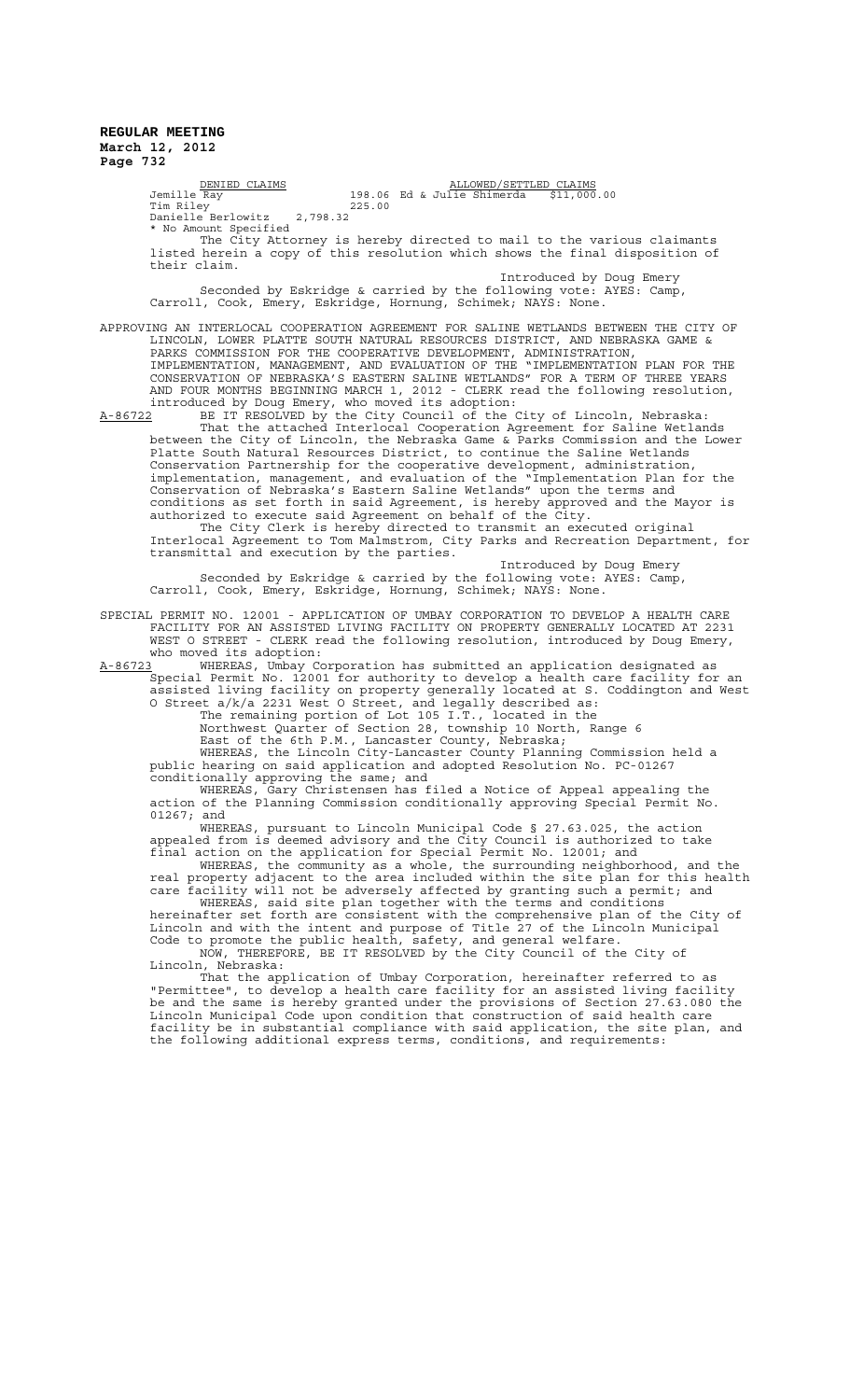1. This permit approves the use of the existing building on the premises as a health care facility for an assisted living facility. 2. Before receiving building permits the Permittee shall cause to be prepared and submitted to the Planning Department a revised and reproducible final site plan including five copies showing the following revisions: a. Provide an evacuation plan to the satisfaction of the Health

- Department. b. Add to the General Notes, "Signs need not be shown on this site plan but need to be in compliance with Chapter 27.69 of the Lincoln Zoning Ordinance and must be approved by the
	- Building & Safety Department prior to installation."
- c. Identify the odd line shown on the south end of the parking lot. 3. Before the issuance of a building permit:
	- a. All development and construction must substantially comply with the approved plans.
		- b. The Permittee shall provide verification from the Register with the approved plans.<br>The Permittee shall provide verification from the Register<br>of Deeds that the letter of acceptance as required by the approval of the special permit has been recorded.
		- c. Remove all nonconforming signs on the premises.

4. Before occupying buildings or starting the operation all development and construction shall substantially comply with the approved plans. 5. The physical location of all setbacks and yards, buildings,

parking and circulation elements, and similar matters must be in substantial compliance with the location of said items as shown on the approved site plan. 6. The terms, conditions, and requirements of this resolution shall be binding and obligatory upon the Permittee and the Permittee's successors and assigns. The building official shall report violations to the City Council, which may revoke the special permit or take such other action as may be necessary to gain compliance.

7. The Permittee shall sign and return the letter of acceptance to the City Clerk. This step should be completed within 60 days following the approval of the special permit. The City Clerk shall file a copy of the resolution approving the special permit and the letter of acceptance with the Register of Deeds, filing fees therefor to be paid in advance by the Permittee. Building permits will not be issued unless the letter of acceptance has been filed.

Introduced by Doug Emery Seconded by Eskridge & carried by the following vote: AYES: Camp, Carroll, Cook, Emery, Eskridge, Hornung, Schimek; NAYS: None.

# **ORDINANCES - 1ST READING & RELATED RESOLUTIONS (as required)**

- ANNEXATION NO. 11004 AMENDING ORDINANCE NO. 19672 PASSED ON FEBRUARY 6, 2012 TO CORRECT THE LEGAL DESCRIPTION REGARDING THE ANNEXATION OF APPROXIMATELY 418 ACRES OF PROPERTY GENERALLY LOCATED AT NORTH 48TH STREET, NORTH OF SUPERIOR STREET, TO CONFORM WITH THE LEGAL DESCRIPTION TO THE CORPORATE LIMITS MAP ATTACHED TO ORDINANCE NO. 19672 - CLERK read an ordinance, introduced by Carl Eskridge, amending Ordinance No. 19672, passed by the City Council of the City of Lincoln, Nebraska, on February 6, 2012 to correct the legal description regarding the annexation of approximately 418 acres of property generally<br>located at North 48<sup>th</sup> Street, north of Superior Street, to conform the legal description to the Corporate Limits Map amendment shown on Attachment "A" to Ordinance No. 19672, the first time.
- APPROVING THE WEST HAYMARKET REDEVELOPMENT AGREEMENT BETWEEN TDP PHASE ONE LLC AND THE CITY RELATING TO THE REDEVELOPMENT OF PROPERTY GENERALLY LOCATED BETWEEN 7TH AND THE FUTURE PINNACLE ARENA DRIVE, AND Q AND R STREETS. (RELATED ITEMS: 12R-39, 12R-40, 12R-41) (ACTION DATE: 3/26/12)
- AMENDING THE FY 11/12 CIP TO AUTHORIZE AND APPROPRIATE \$7,385,000 IN TIF FUNDS FOR THE WEST HAYMARKET REDEVELOPMENT PROJECT GENERALLY LOCATED BETWEEN 7TH AND THE FUTURE PINNACLE ARENA DRIVE, AND Q AND R STREETS. (RELATED ITEMS: 12R-39, 12R-40, 12R-41) (ACTION DATE: 3/26/12)
- AUTHORIZING THE ISSUANCE OF TAX ALLOCATION BONDS IN AN AMOUNT NOT TO EXCEED \$7,385,000 FOR THE CITY OF LINCOLN WEST HAYMARKET REDEVELOPMENT PROJECT IN DOWNTOWN LINCOLN (RELATED ITEMS: 12R-39, 12R-40, 12R-41) (ACTION DATE: 3/26/12) - CLERK read an ordinance, introduced by Carl Eskridge, authorizing and providing for the issuance of City of Lincoln, Nebraska Tax Allocation Bonds, Notes or other obligations, in one or more taxable or tax-exempt series, in an aggregate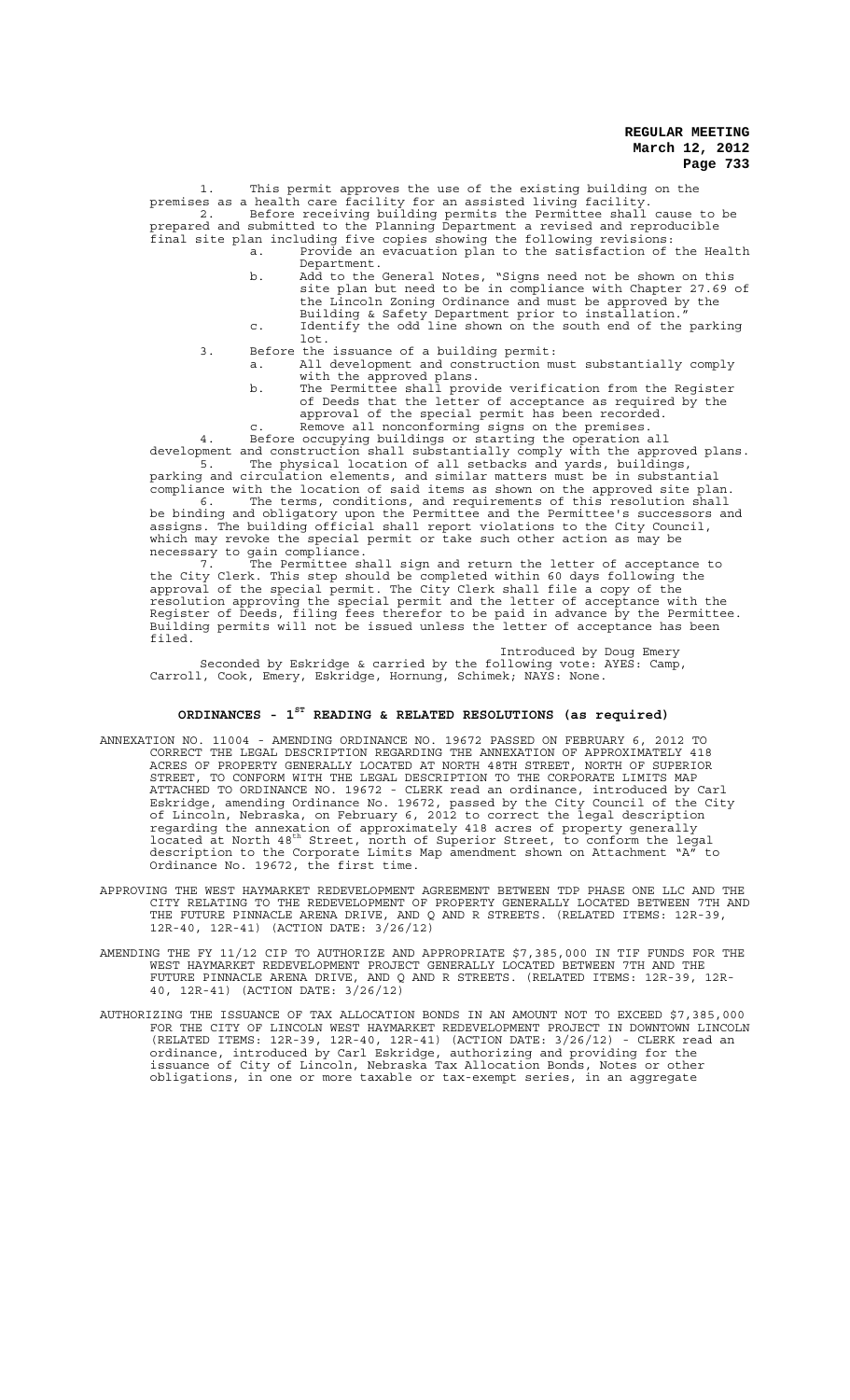principal amount not to exceed \$7,385,000 for the purpose of (1) paying the costs of acquiring, purchasing, constructing, reconstructing, improving, extending, rehabilitating, installing, equipping, furnishing and completing certain public improvements within the City's West Haymarket Redevelopment project area, including acquiring any real estate and/or interests in real estate in connection therewith, and (2) paying the costs of issuance thereof; prescribing the form and certain details of the Bonds, Notes or other obligations; pledging certain tax revenue and other revenue to the payment of the principal of and interest on the Bonds, Notes or other obligations as the same become due; limiting payment of the Bonds, Notes or other obligations to such tax revenues; creating and establishing funds and accounts; delegating, authorizing and directing the Finance Director to exercise his independent discretion and judgment in determining and finalizing certain terms and provisions of the Bonds, Notes or other obligations not specified herein; taking other actions and making other covenants and agreements in connection with the foregoing; and related matters, the first time.

# **ORDINANCES - 3RD READING & RELATED RESOLUTIONS (as required)**

AUTHORIZING THE ISSUANCE OF NOT TO EXCEED \$355,000,000 CITY OF LINCOLN, NEBRASKA LINCOLN ELECTRIC SYSTEM REVENUE AND REFUNDING BONDS - CLERK read an ordinance, introduced by Jonathan Cook, Sixth Series Ordinance adopted under and pursuant to Ordinance No. 17879 passed July 23, 2001; authorizing the issuance of Lincoln Electric System Revenue and Refunding Bonds of the City of Lincoln, Nebraska in one or more series in an aggregate principal amount not to exceed \$355,000,000; fixing in part and providing for the fixing in part of the details of such bonds; providing for the sale of such bonds and the application of the proceeds of such sale; taking other action in connection with the foregoing; and related matters, the third time.

COOK Moved to pass the ordinance as read.

Seconded by Schimek & carried by the following vote: AYES: Camp, Carroll, Cook, Emery, Eskridge, Hornung, Schimek; NAYS: None.

The ordinance, being numbered **#19683**, is recorded in Ordinance Book #27, Page .

APPROVING A LEASE AGREEMENT BETWEEN THE CITY AND E.J.C. CORPORATION FOR THE LEASE OF 6.42 ACRES OF PUBLIC PARK PROPERTY AT OAK LAKE PARK FOR A FIVE YEAR TERM WITH AN OPTION TO RENEW FOR THREE ADDITIONAL FIVE YEAR TERMS - CLERK read an ordinance, introduced by Jonathan Cook, accepting and approving a Lease Agreement between the City of Lincoln and E.J.C. Corporation for the lease of 6.42 acres of public park property at Oak Lake Park in Lincoln, Lancaster County, Nebraska for a five year term with options for three additional five year terms, whereby E.J.C. Corporation is leasing the property for parking, storage of trucks, trailers, related equipment and raw materials used in the manufacture of trucks and trailers, the third time.

COOK Moved to pass the ordinance as read.

Seconded by Eskridge & carried by the following vote: AYES: Camp,

Carroll, Cook, Emery, Eskridge, Hornung, Schimek; NAYS: None. The ordinance, being numbered **#19684**, is recorded in Ordinance Book #27, Page .

VACATION NO. 11011 – VACATING A PORTION OF FALLBROOK BOULEVARD ADJACENT TO OUTLOT G, FALLBROOK 18TH ADDITION, GENERALLY LOCATED AT U.S. HIGHWAY 34 AND FALLBROOK BLVD - CLERK read an ordinance, introduced by Jonathan Cook, vacating a portion of<br>Fallbrook Boulevard adjacent to Outlot G, Fallbrook 18<sup>th</sup> Addition generally located at U.S. Highway 34 and Fallbrook Boulevard, and retaining title thereto in the City of Lincoln, Lancaster County, Nebraska, the third time. COOK Moved to pass the ordinance as read.

Seconded by Eskridge & carried by the following vote: AYES: Camp, Carroll, Cook, Emery, Eskridge, Hornung, Schimek; NAYS: None. The ordinance, being numbered **#19685**, is recorded in Ordinance Book #27, Page .

AMENDING SECTION 6.12.050 OF THE LINCOLN MUNICIPAL CODE TO CLARIFY DOCUMENTATION REQUIRED TO RECEIVE A REDUCED LICENSE FEE FOR ALTERED CATS - CLERK read an ordinance, introduced by Jonathan Cook, amending Section 6.12.050 of the Lincoln Municipal Code relating to cat licenses to clarify the documentation required to receive a reduced license fee for altered cats; and repealing Section 6.12.050 of the Lincoln Municipal Code as hitherto existing, the third time. COOK Moved to pass the ordinance as read.

Seconded by Eskridge & carried by the following vote: AYES: Camp, Carroll, Cook, Emery, Eskridge, Hornung, Schimek; NAYS: None. The ordinance, being numbered **#19686**, is recorded in Ordinance Book #27, Page .